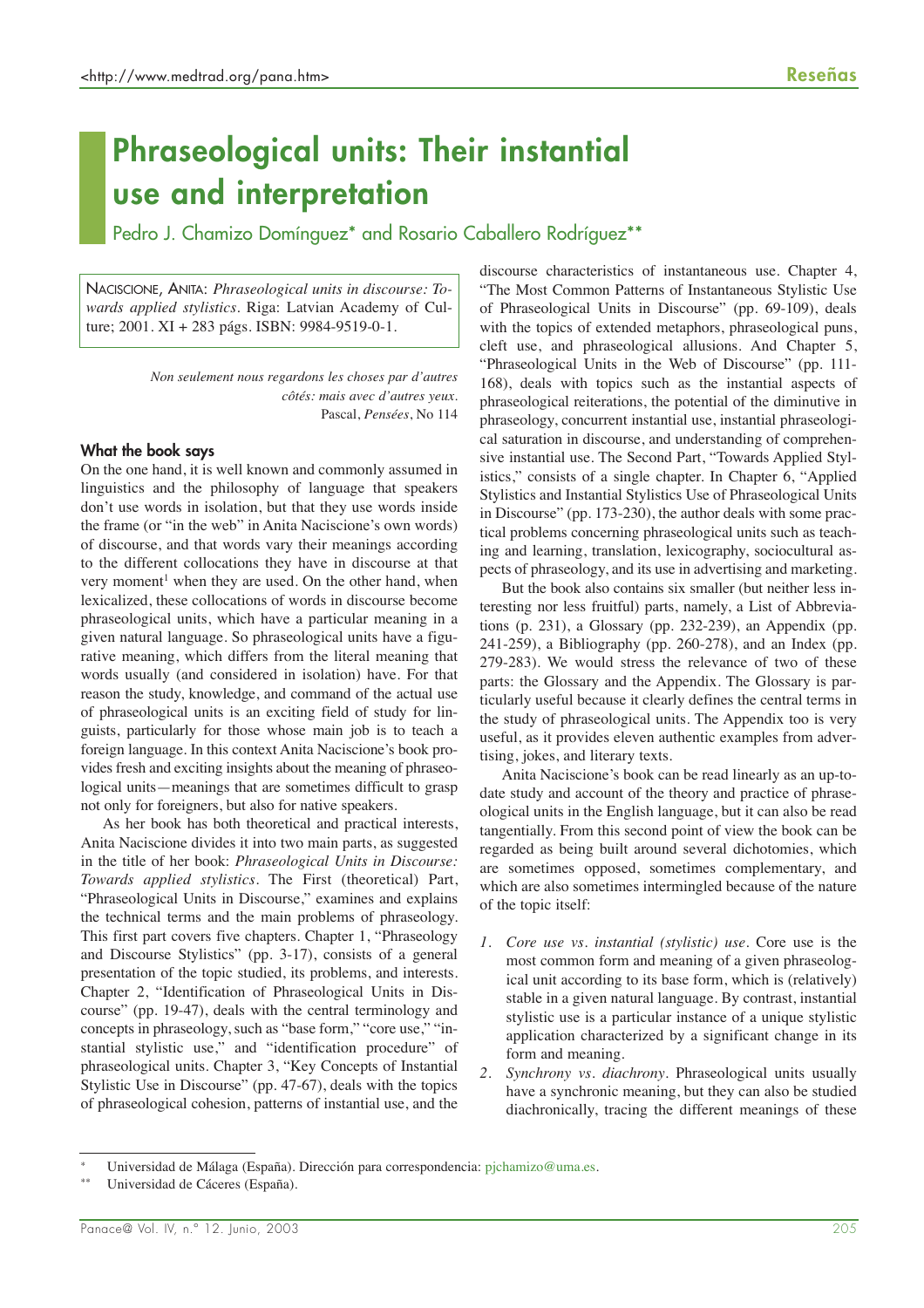units in the past. To know about these different meanings and the process of change that has brought about the present meaning of the phraseological unit is crucial when we want to understand older texts, particularly when phraseological units are only alluded to or only partially quoted.

- *3. Theory vs. practice*. Since phraseological units are usually alluded to or used according to their instantial use and not according to their core form, theoretical studies can fail if they are not built on case studies of actual and practical uses, mainly in literary texts.
- *4. Literary use vs. common use*. As has been pointed out already, research into the uses of phraseological units in literary texts is essential. Only then can they be contrasted with their utilization in common language.
- *5. English vs. other languages*. Phraseological units change diachronically and instantaneously within a single language, but they also change when they are transferred between languages.<sup>2</sup> Knowing about these changes and about the different forms that phraseological units can take is especially important when trying to translate between languages (see pp. 199-211).
- *6. Literal meaning(s) vs. figurative meaning(s)*. Phraseological units are typical cases of sentences having both a literal and a figurative meaning, where the figurative meaning is its salient and first order meaning. Nevertheless, since the original literal meaning motivates the common figurative meaning(s) and speakers might be aware of this original literal meaning, instantial uses and changes can achieve certain cognitive effects, word plays, and allusions. This phenomenon is commonly exploited in advertising, marketing, and jokes (Nerlich & Chamizo Domínguez, 1999; Nerlich & Clarke, 2001), as Anita Naciscione stresses in several places and by means of various examples, where the cognitive and communicative effect is achieved because hearers "read" both the literal and the figurative meaning.

### **What the book suggests**

Anita Naciscione's book is interesting and useful not only because of what it explicitly says, teaches, and shows, but also because it is also suggestive of new ideas. We will therefore follow some of the leads suggested by this book.

We previously alluded to the fact that Anita Naciscione always documents the actual use of phraseological units in an English literary texts, quoting examples from Chaucer (and sometimes before) to Tolkien (p. 86), showing how writers exploit phraseological units which they find in use in ordinary language. So when Shakespeare alludes to "a cat having nine lives,"<sup>3</sup> it is clear that the proverb was already in use at the time of Shakespeare, but it can be found in other writers who wrote before Shakespeare. All these writers instantially exploit phraseological units they find in common

language. But a writer can also create a phraseological unit, sometimes despite him/herself, which then enters common language use.

But the literary tradition of a language and culture goes beyond "literature" strictly speaking. We mean that a literary tradition also includes philosophical texts, scientific texts, etc., and current phraseological units can also originate in these types of text. Take the following two examples of phraseological units which, when used, have certain philosophical implicatures. The first one, [1] "Le bon sens est la chose du monde la mieux partagée" (Descartes, 1973: 1),4 derives from previous philosophical tradition. By contrast, the second one, [2] "Homo homini lupus" (Hobbes), derives from literary tradition but has conventional philosophical implicatures when it is instantially used.

[1] is the well-known opening phrase of Descartes' *Discourse on Method*, and has become a well-known phraseological unit widely quoted or alluded to, at least among philosophers.5 In fact, Descartes' sentence is commonly regarded as the manifesto of rationalism and the "Magna Carta" for the freedom of thought.<sup>6</sup> Now, Descartes' sentence is itself an allusion to an instantial use of another sentence from Michel de Montaigne's *Essais*: [3] "On dit communément que le plus juste partage que nature nous aye fait de ses graces, c'est celui du sens" (Montaigne, 1962: 641).<sup>7</sup> Descartes alludes to Montaigne to stress that, although both share the same starting point for their philosophising, he (Descartes) strongly disagrees with the rest of Montaigne's philosophy, as one can see when reading the subsequent pages of the *Discourse on Method*. 8

[2] is a clear case of a philosophical sentence, which has its origin in a literary work, and which has been instantially changed in order to put forward a general thesis about the nature of the human race. It is commonly assumed and believed that Thomas Hobbes minted [2] in order to summarize his thoughts about human nature, and this is (partially) true. Certainly, that sentence was created by Hobbes in the sense and meaning with which it is usually quoted, $9$  but it is also true that [2] is an instantial use of a sentence that can be found in Plautus (1976: 112): [4] "Lupus est homo homini, non homo, quom qualis sit non novit." Now, what Plautus said about a restricted, particular case was generalized by Hobbes in order to refer to the whole of the human race. Subsequently Plautus's use of this phrase was forgotten and Hobbes' use of the phrase and its meaning became established as a proverb and as a résumé of a philosophical theory about the human race.

In the previous paragraph we alluded to phraseological units which have been instantially and consciously changed. However, it is also interesting to reflect on cases in which phraseological units have been unconsciously (or erroneously) changed, but which have entered common use in spite of this error (or perhaps thanks to this erroneous quotation). To give one example: the well-known Spanish phraseological unit [5] "Estar en el candelero" (to be at the top, to be popular; literally "To be on top of the candlestick") is usually and jocularly quoted as [6] "Estar en el candelabro" (literally "to be on top of the candelabrum") since a famous Spanish ac-

Bibliographical references are given in parentheses; the numbers that appear in square brackets refer to specific examples of text.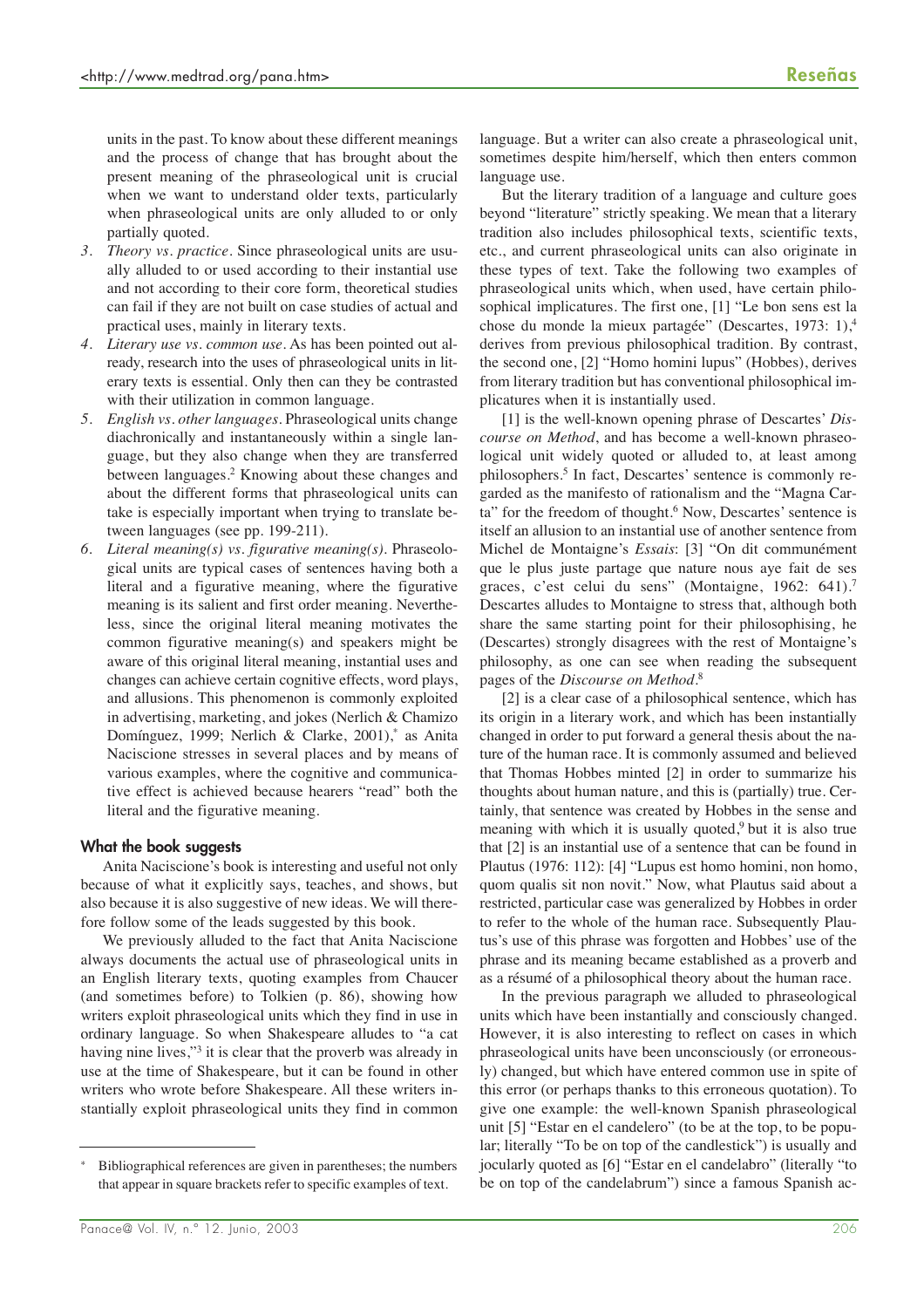tress and model erroneously quoted it according to the second form. As a result of this frequent jocular quote, perhaps [6] could become the standard form for this phraseological unit in the future, as might also be the case for the following two examples. The first has its origin in Shakespeare's *A Midsummer Night's Dream* (Act II, Sc. I, 1. 249), where Shakespeare writes [7] "I know a banke where the wilde thyme blowes." Now, [7] is commonly misquoted as [8] "I know a bank where the wild time grows," because of some errors originated in the reading of "time" instead of "thyme" and "grows" instead of "blows." So when Ogden & Richards

and not the original one: [9] "The Bank wherein the wild Time grew and grew and grew."<sup>10</sup> A similar case is the well-known Spanish phraseological unit [10] "Con la Iglesia hemos topado" (we are really up against it; literally "we have butted/bumped against/into the Church"), which is based on a misquotation from Miguel de Cervantes'*Don Quixote* (II, XLIII) [11] "Con la iglesia hemos dado, Sancho," and which has become a common Spanish phraseological unit for alluding to any powerful or fearsome person or entity, such as the government, a bank, the army, and so on. In the folk version of this saying the original verb used by Cervantes, *dar* (to give/meet/find) has been replaced by *topar* (to butt/bump against /run/bump into) in order to achieve a conventional implicature which is impossible in the original version (see Chamizo Domínguez, 1998: 97-101). For that reason we think that Anita Naciscione is absolutely right when she writes: "it is vital to present a dynamic view of phraseology, bringing out the role PUs play in the web of discourse. It is crucial to establish their form and meaning in discourse and the instantial changes they undergo with an eye to the discoursal role of PUs and the messages conveyed" (pp. 179-180). To summarize, errors and misquotations are also very productive in the creation of phraseological units.

(1972: 294) alluded to this phraseological unit (consciously, we assume) they used the "reformed" phraseological unit

Finally, we shall elaborate a topic which is only briefly mentioned by Anita Naciscione (pp. 219-224) and which merits further developments: the relationship between phraseological units, culture, and the ways other people are typically seen and conceptualized according to the phraseological units used in a given language. It is generally true that when speakers refer to people belonging to a different culture, nationality, religion, etc., they usually refer to them by using nouns in a pejorative way. In other words, nationality nouns are usually used (by speakers of a different nationality, obviously) as "ethnic slurs" (see Burgen, 1997: 149-162). So in English [12] "Dutch courage" (p. 220) should be understood ironically to mean "Dutch cowardice." But, when [12] is lexicalized, it acquires a conventional implicature that allows us to use [12] to refer to any person of any other nationality, British people included. By contrast, there is a Spanish phraseological unit, [13] "Poner una pica en Flandes" (to do something very difficult; literally "To put a pike in Flanders"), that conceptualizes Flemish/Dutch people in a different way. So Dutch people are typically conceptualized as "cowards" by English speakers, while they are conceptualized as "courageous people" by Spanish speakers. Perhaps because the British Empire was built on the decline of Dutch Empire,<sup>11</sup> whereas the decline of Spanish Empire (at least in Europe) started precisely in Flanders and Holland! Be this as it may, this type of idiom causes a lot of difficulties in translation.

It is generally the case that vices are predicated of other nationalities and people, while virtues are predicated of our own nationality and countrymen.12 For this reason the Dutch seem to attract a lot of negative proverbial publicity in English, as one can see when looking through the *OED*, where one can find: "Dutch courage" (cowardice), "Dutch cap" (a kind of contraceptive device), "Dutch widow" (prostitute), and "Dutch wife/husband" (life-sized machines or devices used in masturbation), $13$  though surprisingly there are no idioms in Dutch in which the word *engels* (English) is used pejoratively.14 And since vices are always those of the "others," a "condom" is called in English a "French letter" (*OED*), while it is called a *capote anglaise* in French. Similarly "syphilis" is euphemistically referred to in French as *maladie anglaise*, while it is called "French disease" in English (*OED*). And if we take note of the *OED*, French people are the paradigm of sexual vices for English speakers: "to French" (to practice fellatio or cunnilingus), "excuse/pardon my French" (bad language), "French" (oral sex), "French kiss" (a kiss with mouths open using the tongue), "French knickers" (loose-fitting and usually lace-trimmed ladies' knickers), "French postcards/prints" (erotic or pornographic pictures), "French safe" (condom), or "French tickler" (a condom equipped with ridges or large protuberances designed to increase vaginal stimulation).

In short, Anita Naciscione's book is interesting and useful not only because of what it says explicitly, but also because of the multitude of suggestions and questions it raises.

### **Notes**

- 1. See, for instance, the following quote from the Spanish philosopher José Ortega y Gasset (1983: 55): "El sentido real de una palabra no es el que tiene en el *Diccionario*, sino el que tiene en el instante. ¡Tras veinticinco siglos de adiestrarnos la mente para contemplar la realidad *sub specie aeternitatis*, tenemos que comenzar de nuevo y forjarnos una técnica intelectual que nos permita verla *sub specie instantis*!"
- 2. Sometimes these changes are rooted in a matter of nuance. For instance, the Spanish equivalent for the English proverb "To put the cart before the *horse*," "Poner el carro/la carreta delante de los *bueyes*" (To put the cart before the *oxen*) has the same usual meaning, if we are aware of this nuance, and we may translate the one into the other maintaining the same register. By contrast, the same idea can be expressed in Spanish by means of another proverb, "Empezar/comenzar la casa por el tejado" (To start [to build] the house from the roof), but, when using this second proverb we allude to a different metaphor, which is borrowed from the language of building, and obviously we achieve a different register because we allude to a different metaphorical frame.
- 3. By the way, Spanish cats "have" only seven lives. For that reason cats "lose" two lives when this Shakespearean text is